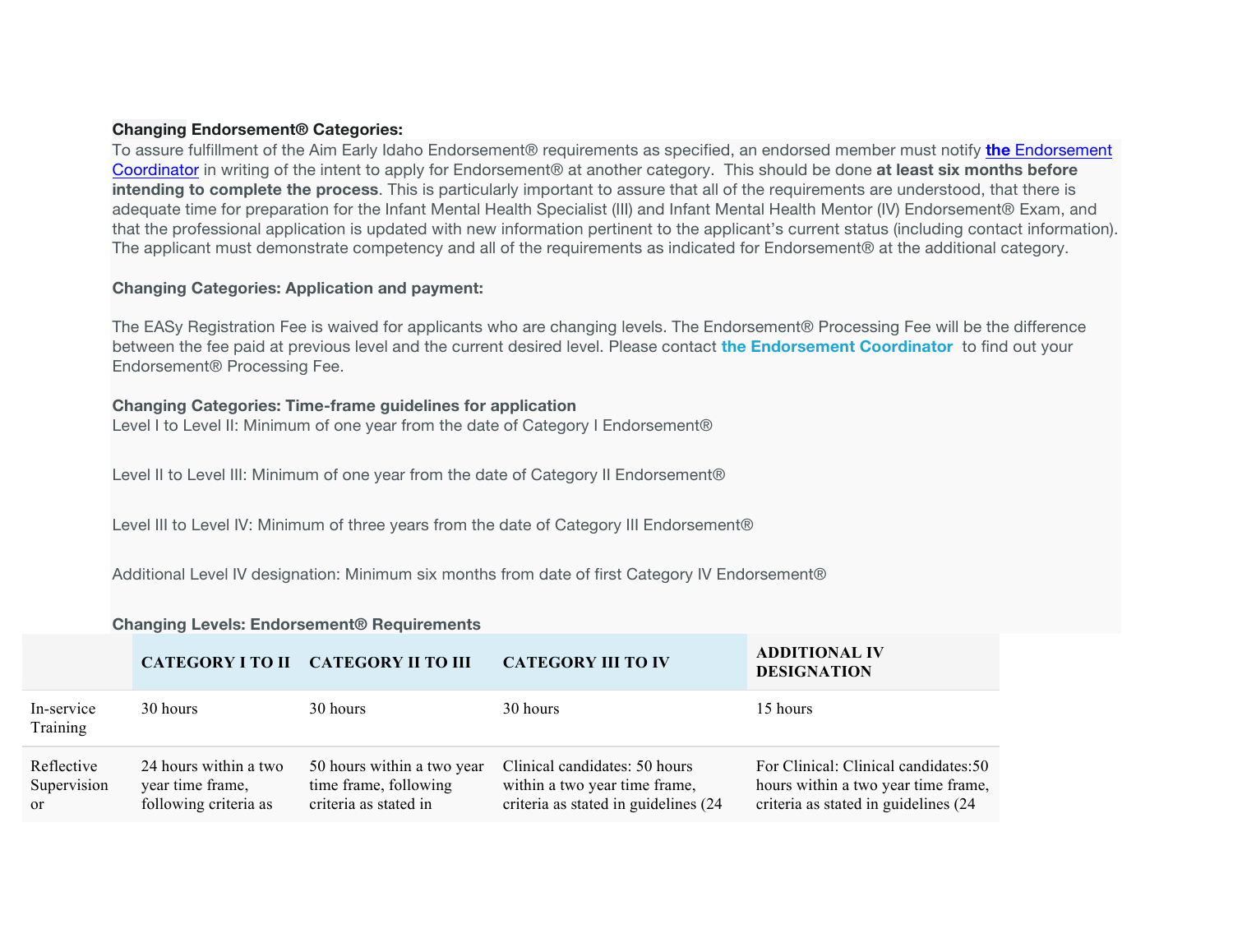|              | <b>CATEGORY I TO II</b>                                                                                        | <b>CATEGORY II TO III</b>                                                                                                                                                                                                                                                             | <b>CATEGORY III TO IV</b>                                                                                                                                                                                                                                                                                                                                                                                               | <b>ADDITIONAL IV</b><br><b>DESIGNATION</b>                                                                                                                                                                                                                                                                                                                                                                              |
|--------------|----------------------------------------------------------------------------------------------------------------|---------------------------------------------------------------------------------------------------------------------------------------------------------------------------------------------------------------------------------------------------------------------------------------|-------------------------------------------------------------------------------------------------------------------------------------------------------------------------------------------------------------------------------------------------------------------------------------------------------------------------------------------------------------------------------------------------------------------------|-------------------------------------------------------------------------------------------------------------------------------------------------------------------------------------------------------------------------------------------------------------------------------------------------------------------------------------------------------------------------------------------------------------------------|
| Consultation | stated in guidelines                                                                                           | guidelines (24 hours from<br>Level II may be counted<br>toward this if the<br>application is within one<br>year of Level II<br>endorsement)                                                                                                                                           | hours from Level III may be<br>counted if application is within the<br>three year time frame)                                                                                                                                                                                                                                                                                                                           | hours from Level III may be<br>counted if application is within the<br>three year time frame) For Policy<br>or Research/Faculty: None                                                                                                                                                                                                                                                                                   |
| References   | Three new references:<br>One must be from the<br>person providing<br>reflective supervision<br>or consultation | Three new references: one<br>must be from the person<br>providing reflective<br>supervision or<br>consultation. If applicant<br>has been a supervisor or<br>trainer for at least one<br>year, one must be from a<br>supervisee or trainee                                             | Three new references: Clinical<br>applicants: References must<br>include a person who provided<br>supervision and one who received<br>supervision from you                                                                                                                                                                                                                                                              | Three new references: specific to<br>the designation                                                                                                                                                                                                                                                                                                                                                                    |
| Exams        | Not Applicable                                                                                                 | Yes, required. Application<br>must be submitted for<br>review no later than eight<br>weeks before the<br>scheduled exam date.<br>Applicant must take both<br>the qualitative and<br>multiple-choice portions<br>of the endorsement exam<br>to qualify for endorsement<br>at Level III | Yes, required. Application must be<br>submitted for review no later than<br>eight weeks before the scheduled<br>exam date. Applicant does not re-<br>take the multiple-choice portion of<br>the exam. Applicant must take the<br>qualitative portion of the exam<br>specific to the area of expertise.<br>Clinical, Policy, or<br>Research/Faculty. The qualitative<br>portion of the exam is 90 minutes<br>in duration | Yes, required. Application must be<br>submitted for review no later than<br>eight weeks before the scheduled<br>exam date. Applicant does not re-<br>take the multiple-choice portion of<br>the exam. Applicant must take the<br>qualitative portion of the exam<br>specific to the area of expertise.<br>Clinical, Policy, or<br>Research/Faculty. The qualitative<br>portion of the exam is 90 minutes<br>in duration |
| Education    | Update transcripts<br>documenting<br>degree/courses as<br>required only if new                                 | Update transcripts<br>documenting<br>degree/courses as required<br>only if new courses                                                                                                                                                                                                | Update transcripts documenting<br>degree/courses as required only if<br>new courses competed or new<br>degree earned. Otherwise,                                                                                                                                                                                                                                                                                        | Update transcripts documenting<br>degree/courses as required only if<br>new courses competed or new<br>degree earned. Otherwise,                                                                                                                                                                                                                                                                                        |